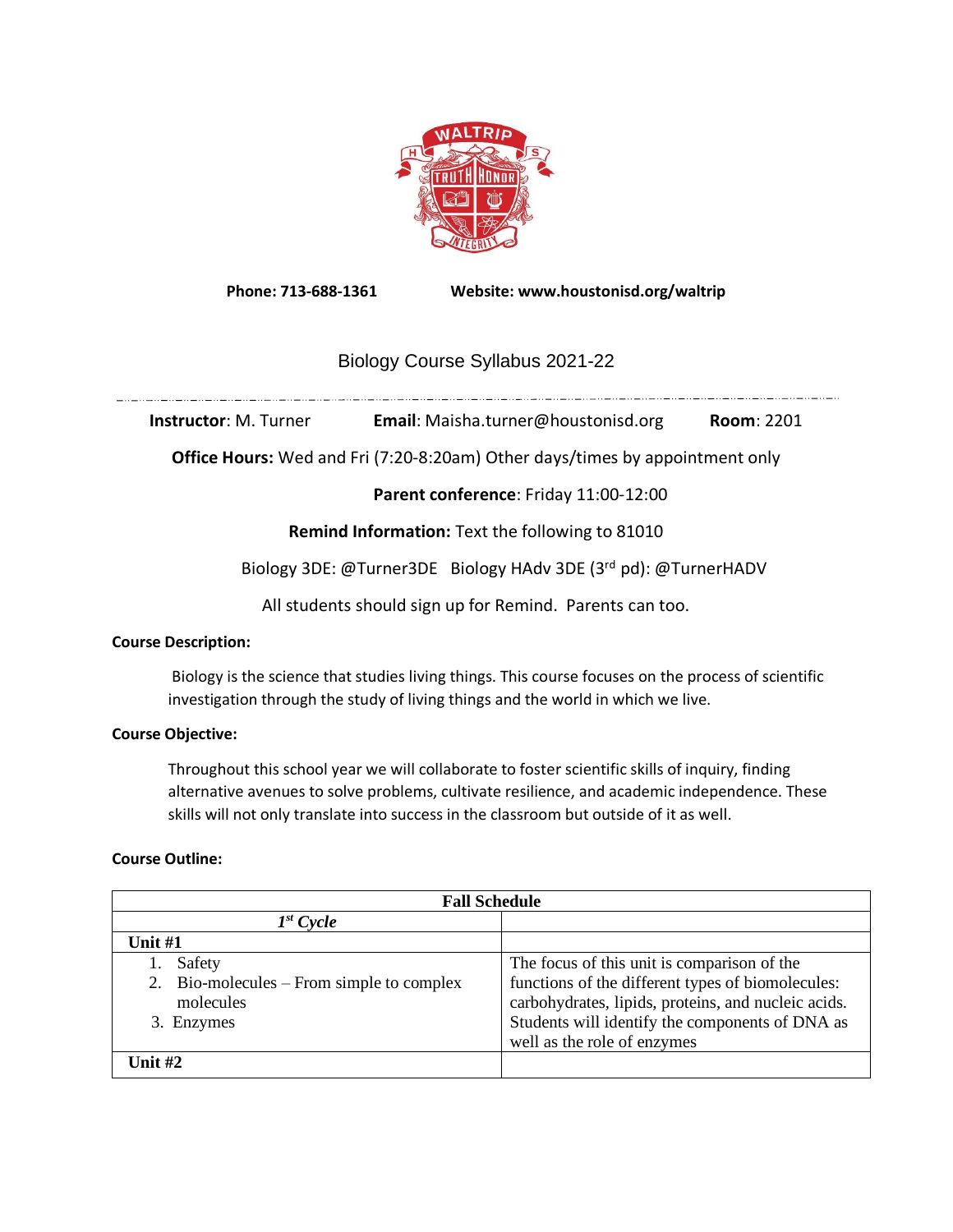| Cell Structure and Function - Prokaryotic<br>1.<br>cells vs. eukaryotic cells                                                 | The focus of this unit is investigation and<br>explanation of cellular processes, including                                                                                                                                                                                                                                                                                                               |
|-------------------------------------------------------------------------------------------------------------------------------|-----------------------------------------------------------------------------------------------------------------------------------------------------------------------------------------------------------------------------------------------------------------------------------------------------------------------------------------------------------------------------------------------------------|
| Cellular Processes - Transport &<br>2.<br>Homeostasis                                                                         | homeostasis and transport of molecules. Students<br>will identify cells as the basic structures of all<br>living things; and that they have specialized parts<br>that perform specific functions such as transporting<br>molecules and maintaining homeostasis.                                                                                                                                           |
| Unit #3                                                                                                                       |                                                                                                                                                                                                                                                                                                                                                                                                           |
| Components of DNA – How genetic<br>1.<br>information is carried in DNA.                                                       | The focus of this unit is to identify the components<br>of DNA and describe how genetic information is<br>carried in DNA. Students will examine<br>explanations for the origin of DNA. Students will<br>recognize that DNA is found in all living<br>organisms.                                                                                                                                           |
| Unit #4                                                                                                                       |                                                                                                                                                                                                                                                                                                                                                                                                           |
| 1.<br>Cell Growth and Differentiation - Cell<br>specialization and Cell Cycle and Cancer                                      | The focus of this unit is description of the cell<br>cycle, DNA replication, and cellular<br>differentiation. Students will describe the cell<br>cycle, including mitosis, the importance of the cell<br>cycle to growth and how disruptions of the cell<br>cycle can lead to diseases such as cancer. Students<br>will describe cell differentiation and factors that<br>play a role in differentiation. |
| $2^{nd}$ Cycle                                                                                                                |                                                                                                                                                                                                                                                                                                                                                                                                           |
| Unit #5                                                                                                                       |                                                                                                                                                                                                                                                                                                                                                                                                           |
| Viruses $-$ Are they living things?<br>1.<br>Viral diseases (HIV)<br>2.                                                       | The focus of this unit is the comparison of the<br>structures of viruses and cells. Students will<br>describe viral reproduction and the role of viruses<br>in causing diseases.                                                                                                                                                                                                                          |
| Unit #6                                                                                                                       |                                                                                                                                                                                                                                                                                                                                                                                                           |
| <b>Transcription and Translation</b><br>1.<br>2. Gene Expression                                                              | The focus of this unit is the explanation of protein<br>synthesis and gene expression. After identifying<br>the components of the structure of DNA, students<br>will explain how DNA is transcribed and<br>translated into amino acids to make proteins                                                                                                                                                   |
| Unit #7                                                                                                                       |                                                                                                                                                                                                                                                                                                                                                                                                           |
| Changes in DNA<br>1.<br>Significance of Mutations<br>2.                                                                       | The focus of this unit is identification and<br>illustration of changes to the nucleotide sequence<br>of DNA resulting in mutations. Although some are<br>harmful, mutations result in the diversity of genes<br>in the world, making natural selection and<br>evolution possible                                                                                                                         |
| Unit #8                                                                                                                       |                                                                                                                                                                                                                                                                                                                                                                                                           |
| 3.<br><b>Genetic Combinations</b><br>Sexual vs. Asexual Reproduction<br>4.<br>5.<br>Genetic Engineering<br>Human Genome<br>6. | The focus of this unit is the prediction of the<br>possible outcomes of monohybrid crosses,<br>dihybrid crosses, and non-Mendelian inheritance.<br>Students will recognize the significance of genetic                                                                                                                                                                                                    |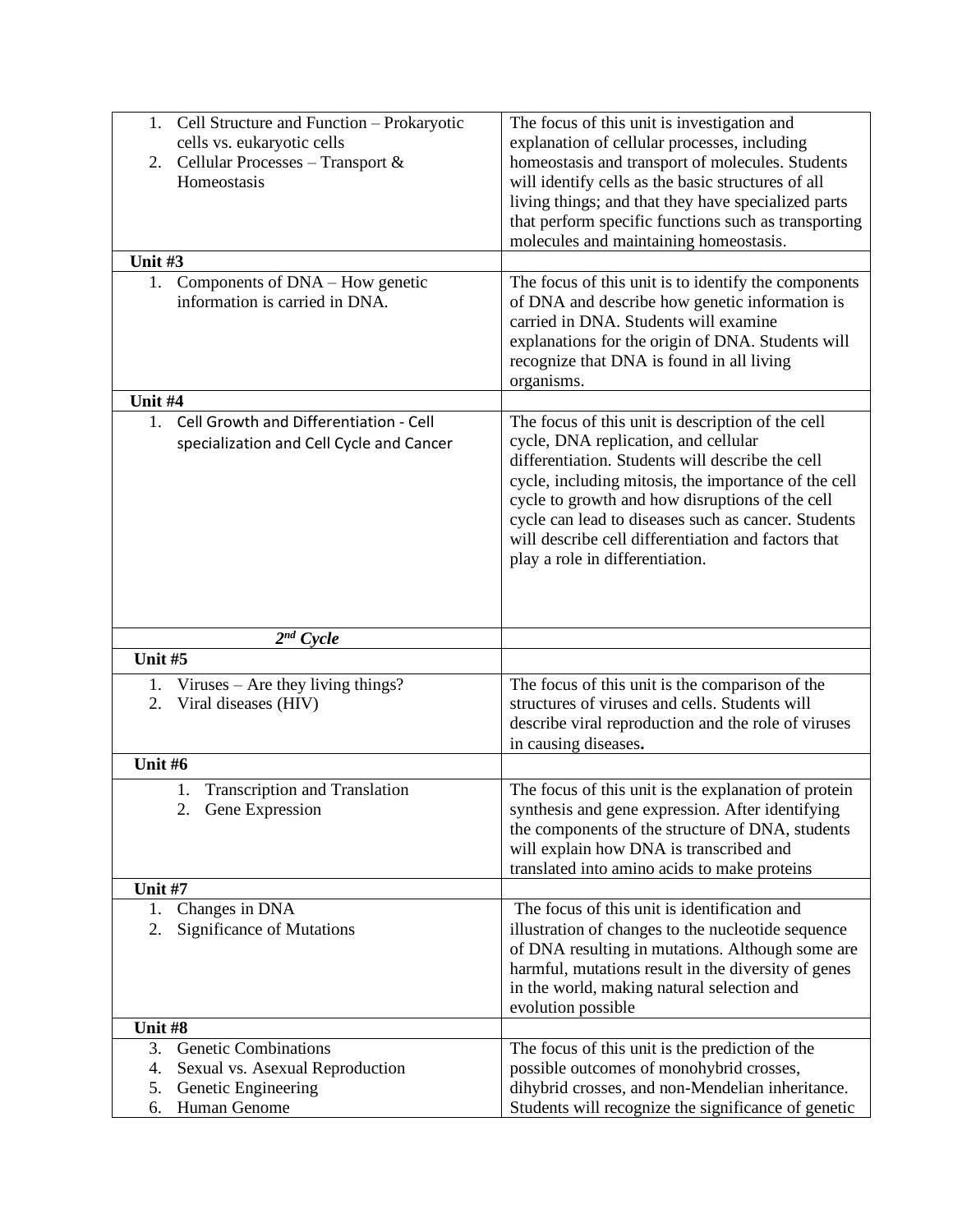|                                                  | variation as a result of the possible outcomes of<br>various genetic combinations                                                                                                                                       |  |
|--------------------------------------------------|-------------------------------------------------------------------------------------------------------------------------------------------------------------------------------------------------------------------------|--|
| $3^{rd}$ Cycle                                   |                                                                                                                                                                                                                         |  |
| Unit #9                                          |                                                                                                                                                                                                                         |  |
| 1.<br><b>Natural Selection</b>                   | The focus of this unit is analysis and evaluation of                                                                                                                                                                    |  |
| Diversity<br>2.                                  | the relationship of natural selection to adaptation                                                                                                                                                                     |  |
| 3.<br>Adaptation                                 | and to the development of diversity in and among<br>species. Students will analyse and evaluate how<br>elements of natural selection result in differential<br>reproductive success in populations, not<br>individuals. |  |
| <b>Unit #10</b>                                  |                                                                                                                                                                                                                         |  |
| 1. Evidence of Evolution – Convergence and       | The focus of this unit is the analysis and evaluation                                                                                                                                                                   |  |
| Divergence                                       | of the theory of biological evolution by examining                                                                                                                                                                      |  |
| Fossil Record and Biogeography and<br>2.         | evidence of common ancestry from DNA                                                                                                                                                                                    |  |
| Homologies                                       | sequences, fossil records, biogeography, and                                                                                                                                                                            |  |
|                                                  | anatomical and developmental homologies.                                                                                                                                                                                |  |
|                                                  |                                                                                                                                                                                                                         |  |
|                                                  |                                                                                                                                                                                                                         |  |
| <b>Unit #11</b>                                  |                                                                                                                                                                                                                         |  |
| Genetic Drift, Gene Flow<br>1.                   | The focus of this unit is the analysis of other                                                                                                                                                                         |  |
|                                                  | evolutionary mechanisms such as gene flow,                                                                                                                                                                              |  |
|                                                  | genetic drift, mutation, and recombination.                                                                                                                                                                             |  |
| <b>Unit #12</b>                                  |                                                                                                                                                                                                                         |  |
| Classification<br>1.                             | The focus of this unit is categorization of                                                                                                                                                                             |  |
| 2.<br>Taxonomy                                   | organisms using a hierarchical classification                                                                                                                                                                           |  |
|                                                  | system based on similarities and differences                                                                                                                                                                            |  |
|                                                  | among organisms at various taxonomic levels                                                                                                                                                                             |  |
|                                                  | <b>Spring Schedule</b>                                                                                                                                                                                                  |  |
| $4^{st}$ Cycle                                   |                                                                                                                                                                                                                         |  |
| <b>Unit #13</b>                                  |                                                                                                                                                                                                                         |  |
| Homeostasis<br>1.                                | The focus of this unit is on description and                                                                                                                                                                            |  |
| 2.<br><b>Internal Feedback Mechanisms</b>        | investigation of the interactions that occur among                                                                                                                                                                      |  |
| 3.<br>Response to the Environment                | systems in plants that perform various functions.                                                                                                                                                                       |  |
|                                                  | Students will compare metabolic processes and                                                                                                                                                                           |  |
|                                                  | energy conversions that occur in plants and                                                                                                                                                                             |  |
|                                                  | animals including photosynthesis and cellular                                                                                                                                                                           |  |
|                                                  | respiration. Multiple levels of organization of                                                                                                                                                                         |  |
| <b>Unit #14</b>                                  | biological systems will also be analysed.                                                                                                                                                                               |  |
| Biological Processes in Animals and Plants<br>1. | The focus of this unit is the description and                                                                                                                                                                           |  |
| 2.<br>Photosynthesis                             | investigation of the interactions that occur among                                                                                                                                                                      |  |
| <b>Cellular Respiration</b><br>3.                | systems in animals that perform various functions.                                                                                                                                                                      |  |
|                                                  | Students will identify metabolic processes and                                                                                                                                                                          |  |
|                                                  | energy conversions that occur in animals. Multiple                                                                                                                                                                      |  |
|                                                  | levels of organization of biological systems will                                                                                                                                                                       |  |
|                                                  | also be analysed.                                                                                                                                                                                                       |  |
|                                                  |                                                                                                                                                                                                                         |  |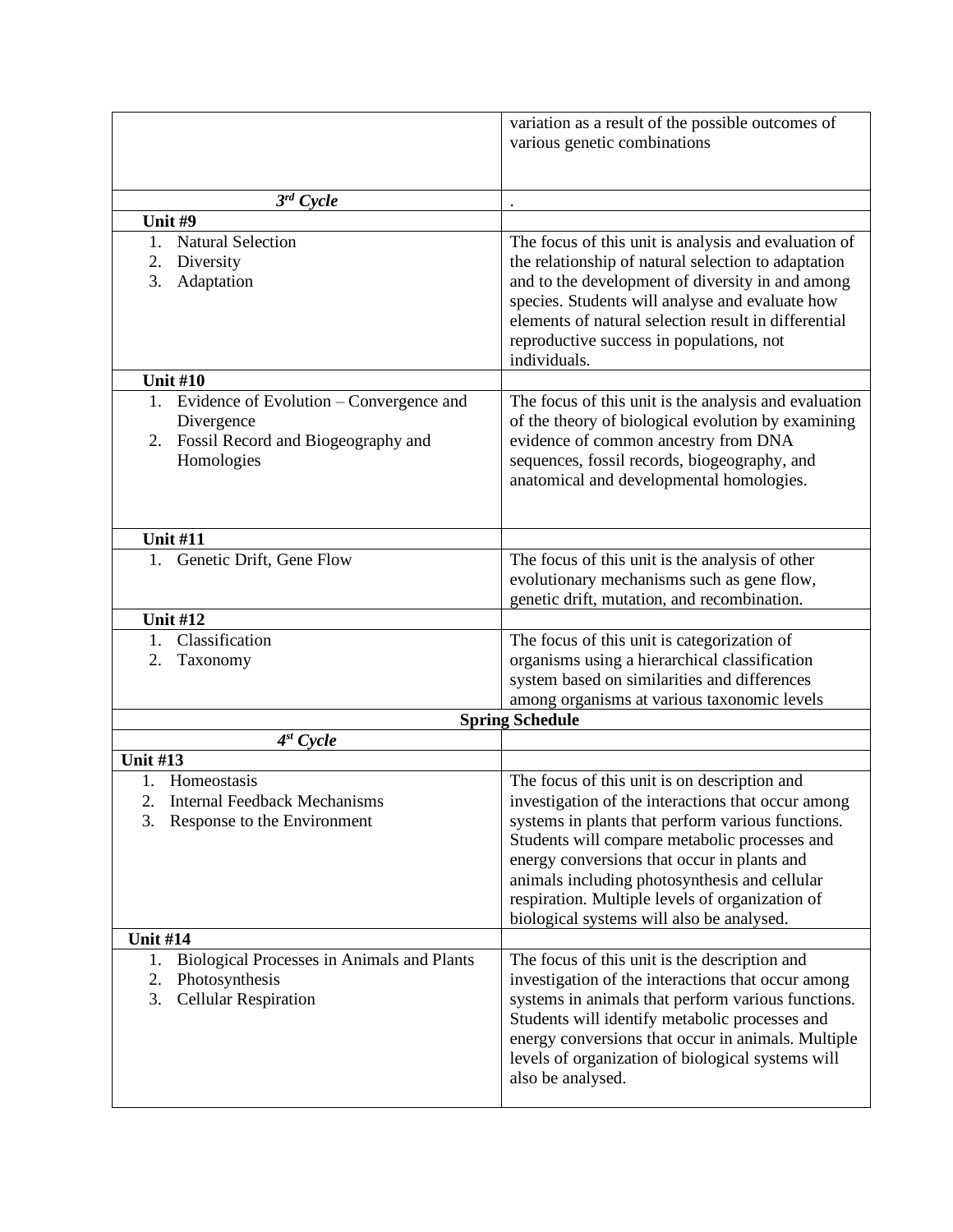| <b>Unit #15</b>                                                                               |                                                                                                                                                                                                                                                                                                                                                                                      |
|-----------------------------------------------------------------------------------------------|--------------------------------------------------------------------------------------------------------------------------------------------------------------------------------------------------------------------------------------------------------------------------------------------------------------------------------------------------------------------------------------|
| 1. Matter and Energy Flow in Ecosystems<br>2. Environmental Change and Ecosystem<br>Stability | The focus of this unit is on analysis of matter and<br>energy flow between organisms and their<br>environment, as well as describing how<br>environmental change impacts ecosystem stability.<br>Students analyse the flow of matter and energy<br>through different trophic levels using various<br>models and describe how environmental change<br>can impact ecosystem stability. |
| <b>Unit #16</b>                                                                               |                                                                                                                                                                                                                                                                                                                                                                                      |
| <b>Ecosystem Relationships</b><br>1.                                                          | The focus of this unit is the interpretation of                                                                                                                                                                                                                                                                                                                                      |
| 2. Predation, Parasitism, Commensalism,                                                       | relationships among organisms in an ecosystem                                                                                                                                                                                                                                                                                                                                        |
| Mutualism and Competition                                                                     | including commensalism, mutualism, parasitism,                                                                                                                                                                                                                                                                                                                                       |
|                                                                                               | and predator-prey relationships.                                                                                                                                                                                                                                                                                                                                                     |
| <b>Unit #17</b>                                                                               |                                                                                                                                                                                                                                                                                                                                                                                      |
| Variations and Adaptations in Ecosystems<br>1.<br><b>Ecological Succession</b><br>2.          | The focus of this unit is the description of how<br>events and processes that occur during ecological<br>succession can change populations and species<br>diversity. Students will compare variations and<br>adaptations of organisms that help them grow,<br>reproduce, and survive in different ecosystems.                                                                        |
| <b>Unit #18</b>                                                                               |                                                                                                                                                                                                                                                                                                                                                                                      |
| <b>Staar Bootcamp</b><br>1.                                                                   | The focus of this unit is review of readiness<br>standards in preparation for the Biology EOC.                                                                                                                                                                                                                                                                                       |
| 6 <sup>th</sup><br>Cycle                                                                      |                                                                                                                                                                                                                                                                                                                                                                                      |
| <b>Unit #19</b>                                                                               |                                                                                                                                                                                                                                                                                                                                                                                      |
| <b>Independent Research</b>                                                                   | The focus of this unit is the implementation of<br>scientific investigations through real-life<br>applications of current science issues after the<br>End-of-Course exam                                                                                                                                                                                                             |

# **Grading Policy:**

| Exams                            | 35% |
|----------------------------------|-----|
| Labs and Free Response Questions | 30% |
| Daily Work/Homework              | 25% |
| Participation                    | 10% |

*\*Academic dishonesty of any type, including plagiarism will not be tolerated. Consequences will be determined on case by case basis.* 

# **Waltrip High School Grading Scale:**